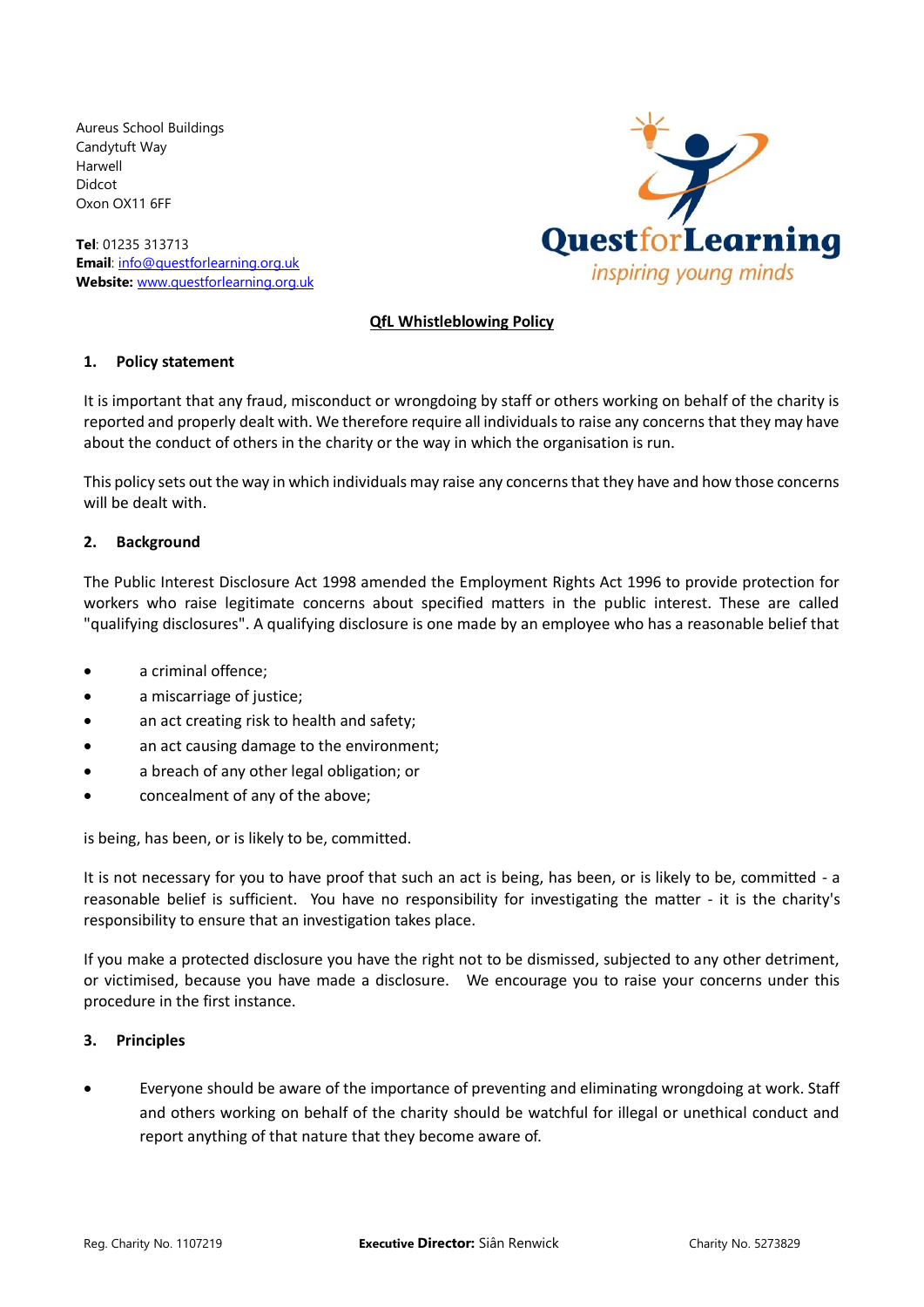- Any matter raised under this procedure will be investigated thoroughly, promptly and confidentially, and the outcome of the investigation reported back to the person who raised the issue.
- No employee or other person working on behalf of the charity will be victimised for raising a matter under this procedure. This means that the continued employment and opportunities for future promotion or training of the worker will not be prejudiced because they have raised a legitimate concern.
- Victimisation of an individual for raising a qualified disclosure will be a disciplinary offence.
- If misconduct is discovered as a result of any investigation under this procedure our disciplinary procedure will be used, in addition to any appropriate external measures.
- Maliciously making a false allegation is a disciplinary offence.
- An instruction to cover up wrongdoing is itself a disciplinary offence. If told not to raise or pursue any concern, even by a person in authority such as a manager, you should not agree to remain silent. You should report the matter to the Executive Director or the Chair of the Board of Trustees.

## **4. Procedure**

This procedure is for disclosures about matters other than a breach of your own contract of employment, which should be raised via the Grievance Procedure.

#### **Stage 1:**

In the first instance, any concerns should be raised with the Executive Director, who will arrange an investigation of the matter. The investigation may involve you and other individuals involved giving a written statement. Any investigation will be carried out in accordance with the principles set out above. Your statement will be taken into account, and you will be asked to comment on any additional evidence obtained. The Executive Director will take any necessary action, including reporting the matter to the Chair of the Board of Trustees and any appropriate government department or regulatory agency. The Executive Director will also invoke any disciplinary action required. On conclusion of any investigation, you will be told the outcome and what the charity has done, or proposes to do, about it. If no action is to be taken, the reason for this will be explained.

## **Stage 2:**

If you are concerned that the Executive Director is involved in the wrongdoing, has failed to make a proper investigation or has failed to report the outcome of the investigations to the relevant person, you should escalate the matter to the Chair of the Board of Trustees. The Chair will arrange for a review of the investigation to be carried out, make any necessary enquiries and make their own report to the Board.

## **Stage 3:**

If on conclusion of stages 1 and 2 you reasonably believe that the appropriate action has not been taken, you should report the matter to the relevant body. This includes:

- HM Revenue & Customs
- The Health and Safety Executive
- The Environment Agency
- The Serious Fraud Office
- The Charity Commission
- The Pensions Regulator